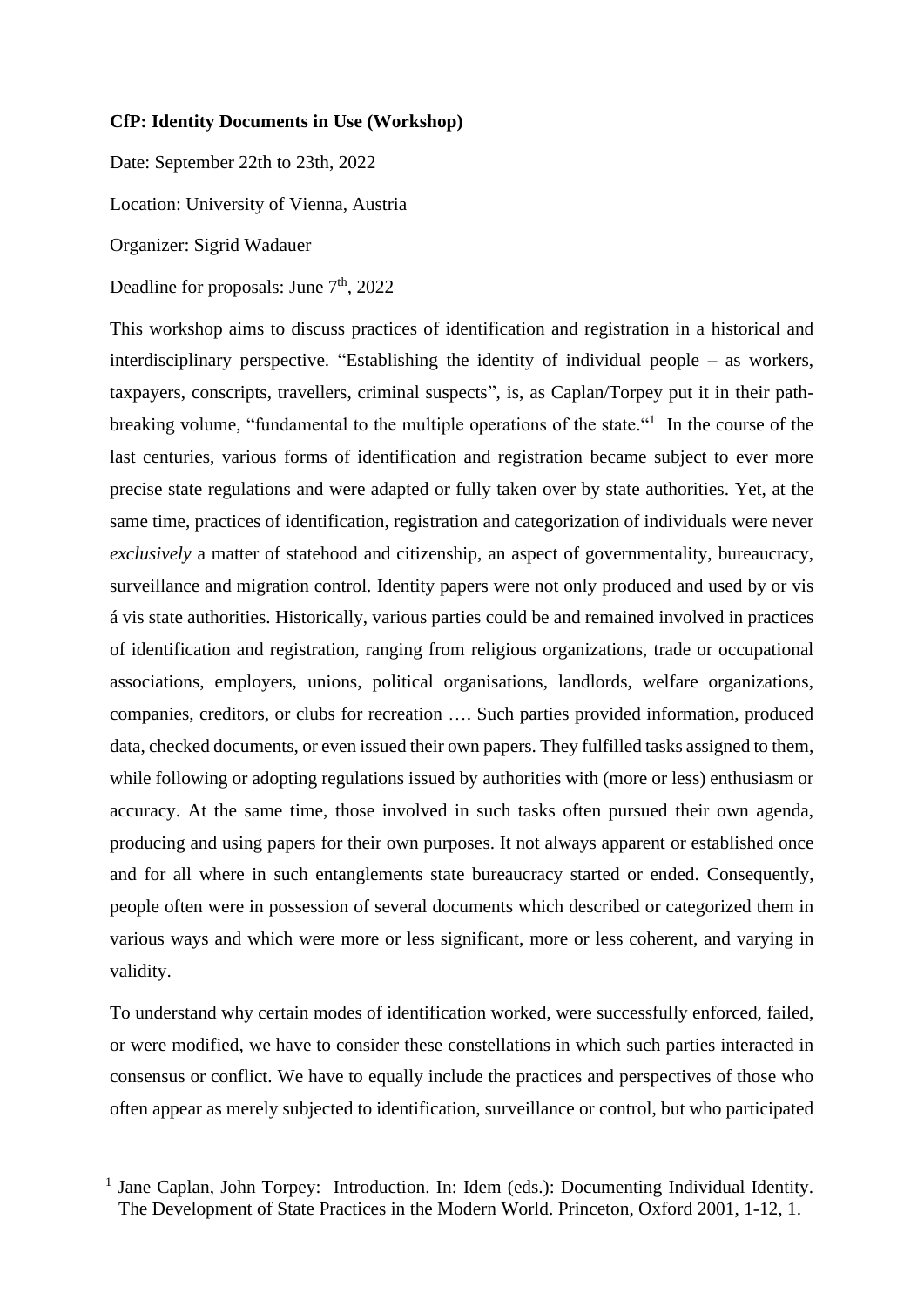and contributed to their identification in various ways: by abiding or cooperating with authorities, by initiating procedures, by coping with missing documentation, or by voluntarily avoiding or boycotting identification.

This workshop aims to address in a historical and interdisciplinary perspective the following aspects:

- It intends to explore the *diversity of contexts* in which identity documents were produced and used.
- It will focus not on legislation or technologies but on *practices and interactions,* on the modes in which documents were produced, used and abused, interpreted, handled, stored, lost, misappropriated, forged or destroyed.
- It aims to address how people co-produced their (official) identity by interacting with authorities and other parties, how they represented themselves by delivering (or withholding) information, and how they reasoned or coped with inconsistencies in their data or documents, or with their lack of valid papers.
- It aims to discuss the diverse and ambiguous notions and purposes attached to identity documents as well as attitudes towards official documents. What impact did categorizations implied by certain types of papers or their contents have on selfperception, possibilities of self-presentation or on establishing trust?
- It suggests exploring in a systematic way the aspects according to which such papers, practices and perspectives varied and differed (instead of discussing singular "groups" or categories of the population separated from each other).
- We particularly invite contributions which present results of empirical research or work in progress, concerning (but not necessarily limited to) the period from the late  $18<sup>th</sup>$  to the  $20<sup>th</sup>$  century.

The workshop will take place in Vienna from September 22th to 23th, 2022. The organizers will provide accommodation as well as (limited) reimbursement of travel expenses. Should travel restrictions or other impediments to on-site events be in force due to the Covid-19 pandemic, we will consider switching to a partially digital format.

Please send proposals comprised of a title, an abstract of about 300-500 words and a short biographical note by June,  $7<sup>th</sup> 2022$  to [sigrid.wadauer@univie.ac.at](mailto:sigrid.wadauer@univie.ac.at)